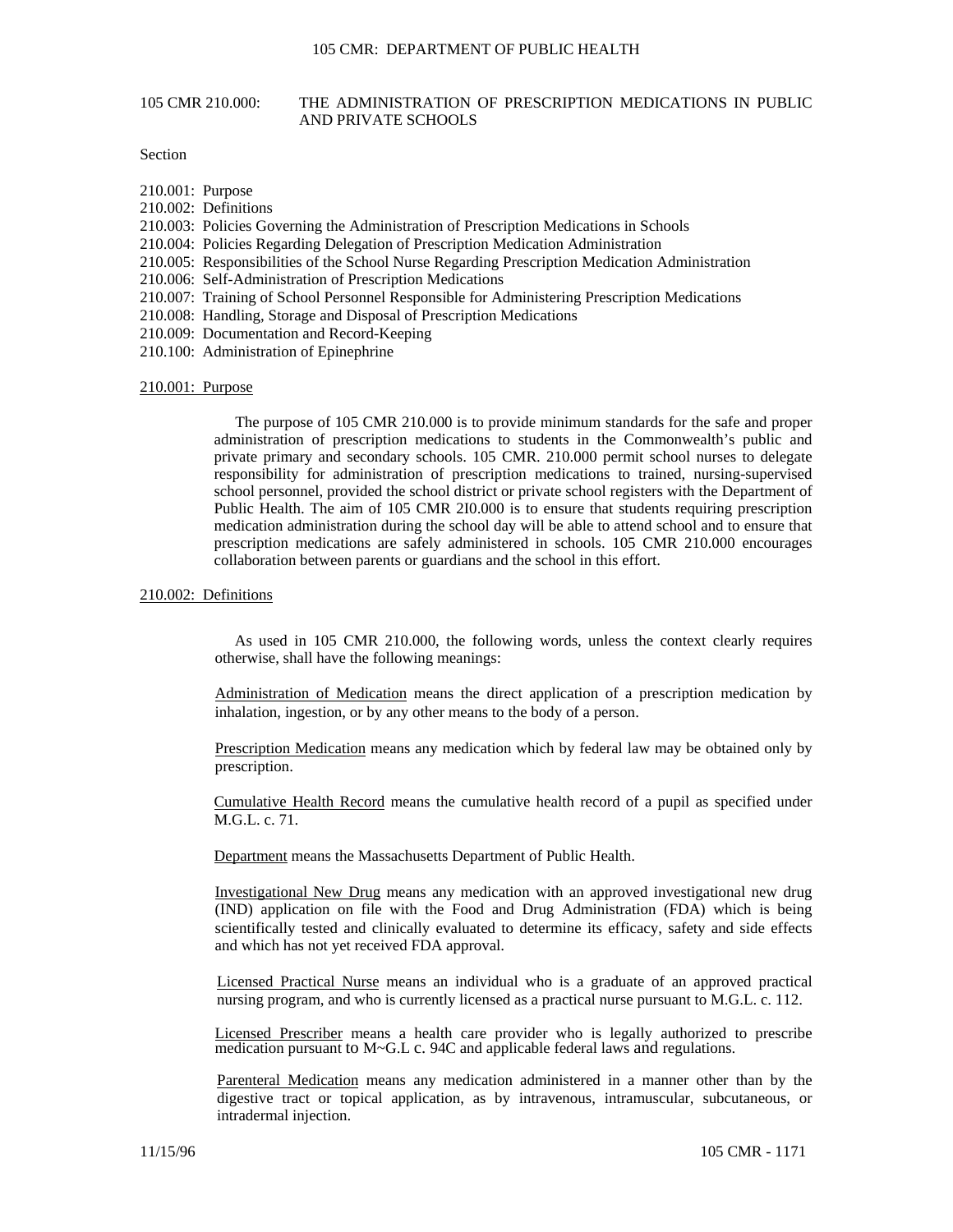## 210.002: continued

Physician means a doctor of medicine or osteopathy licensed to practice medicine in Massachusetts or in another state.

School Nurse means a nurse practicing in a school setting, who is:

- (1) a graduate of an approved school for professional nursing;
- (2) currently licensed as a Registered Nurse pursuant to M.G.L c. 112; and
- (3) appointed by a School Committee or a Board of Health in accordance with M.G.L.
- c. 71, §§ 53, 53A, and 53B or, in the case of a private school, by the Board of Trustees.

School Physician means a physician appointed by a School Committee or Board of Health in accordance with M.G.L c. 71, §§ 53, 53A, and 53B or, in the case of a private school, by the Board of Trustees.

Supervision means guidance by a qualified school nurse to accomplish a task, with initial direction and instruction concerning the task and periodic inspection and oversight of activities related to the task.

Teacher for the purpose of 105 CMR 210.000, means a professional school employee who:

- (1) instructs students or serves in the role of administrator below the rank of
- superintendent; and
- (2) is employed by a School Committee or Board of Trustees.

# 210.003: Policies Governing the Administration of Prescription Medications in Schools

(A) The School Committee or Board of Trustees, consulting with the Board of Health where appropriate, shall adopt policies and procedures governing the administration of prescription medications and self administration of prescription medications within the school system, following development of a proposal by the school nurse, in consultation with the school physician. Review and revision of such policies and procedures shall occur as needed but at least every two years. At a minimum, these policies shall include:

(1) designation of a school nurse as supervisor of the prescription medication administration program in a school;

- (2) documentation of the administration of prescription medications;
- (3) response to a medication emergency;
- (4) storage of prescription medications;
- (5) reporting and documentation of medication errors;

(6) dissemination of information to parents or guardians. Such information shall include an outline of a school's medication policies and shall be available to parents and guardians upon request;

(7) procedures for resolving questions between the school and a parent or guardian

regarding administration of medications. Such procedures shall provide for and encourage the participation of the parent or guardian. Existing procedures for resolution of differences may be used whenever appropriate.

(B) The School Committee or Board of Trustees shall submit these policies and procedures to the Department of Public Health upon request.

# 210.004: Policies Regarding Delegation of Prescription Medication Administration

(A) The School Committee or Board of Trustees, consulting with the Board of Health where appropriate, may approve a proposal developed by the school nurse and school physician, to permit the administration of prescription medications to be delegated by the school nurse to unlicensed school personnel. Such delegation may occur only if the school district registers with the Department of Public Health pursuant to the applicable provisions of 105 CMR 700.000 and complies with the requirements of 105 CMR 210.000.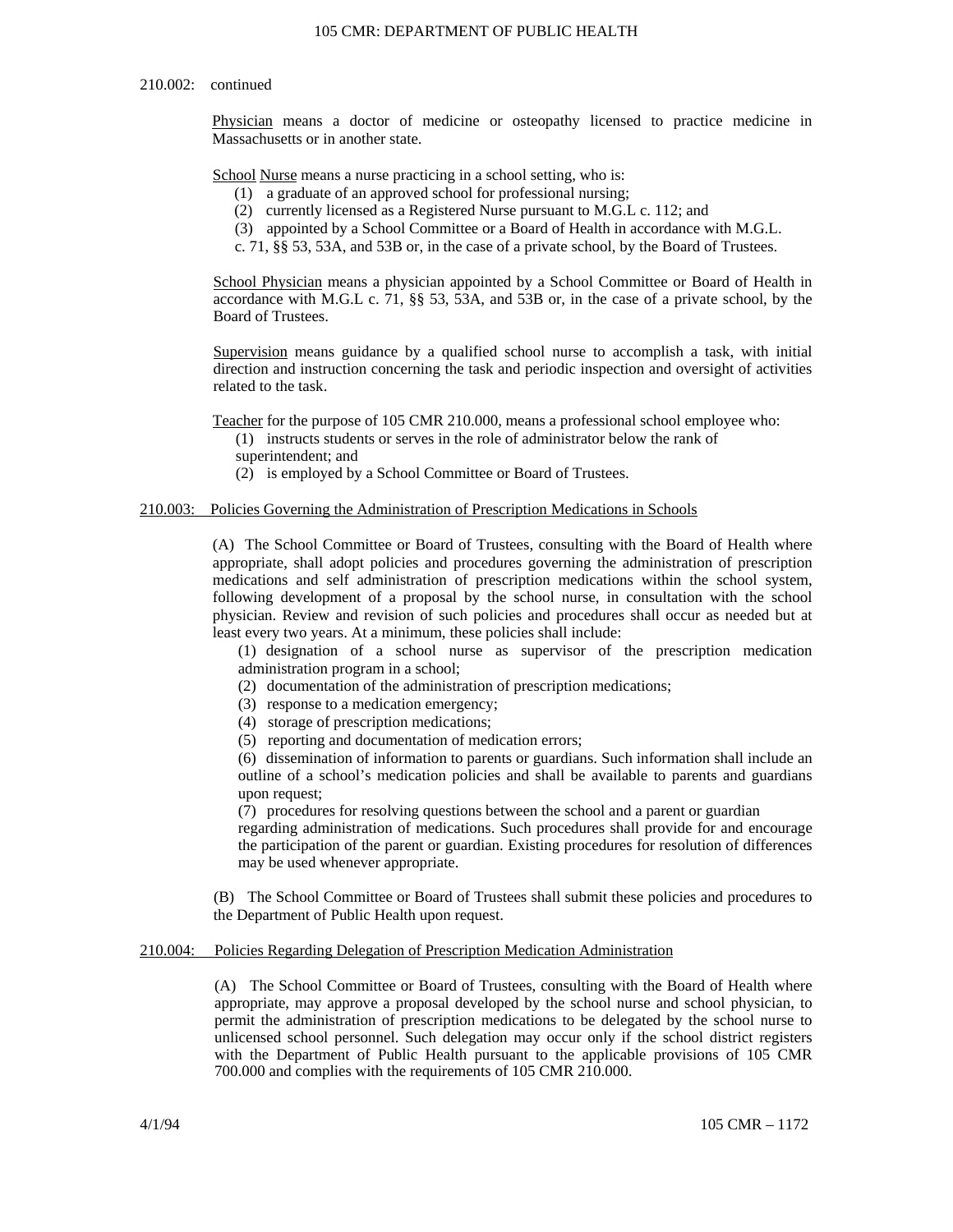### 105 CMR: DEPARTMEN7T OF PUBLIC HEALTH

### 210.004: continued

(B) In accordance with the proposal of the school nurse and school physician, the School Committee or Board of Trustees may approve categories of unlicensed school personnel to whom the school nurse may delegate responsibility for prescription medication administration.

(1) Said categories of personnel may include administrative and teaching staff, licensed health personnel, health aides and secretaries.

(a) For the purposes of 105 CMR 210.000, health aide shall mean an unlicensed employee of the school district who is generally supervised by the school nurse and performs those health-related duties defined by the school nurse, the School Committee, Board of Health or Board of Trustees.

(b) For the purpose of administering emergency prescription medication to an individual child, including parenteral administration of medication pursuant to 103 CMR 2l0.004(B)(4), the school nurse may identify individual school personnel or additional categories. Said school personnel shall be listed on the medication administration plan developed in accordance with 105 CMR 2 10.005(E) and receive training in the administration of emergency medication to a specific child.

(2) An individual in an approved category may be authorized to administer prescription medication if he/she meets the following criteria:

(a) is a high school graduate or its equivalent;

(b) demonstrates sound judgment;

(c) is able to read *and* write English;

(d) is able to communicate with the student receiving the prescription medication or has ready access to an interpreter when needed;

(e) is able to meet the requirements of 105 CMR 210.000 and follow nursing supervision;

(f) is able to respect and protect the student's confidentiality; and

(g) has completed an approved training program pursuant to 105 CMR 210.007.

(3) A school nurse shall be on duty in the school system while prescription medications are being administered by designated unlicensed school personnel, and available by telephone should consultation be required.

(4) The administration of parenteral medications may not be delegated, with the exception of epinephrine administered in accordance with 105 CMR 210.100.

(5) Prescription medications to be administered pursuant to p.r.n. ("as needed") orders may be administered by authorized school personnel after an assessment by or consultation with the school nurse for each dose.

(6) For each school, an updated list of unlicensed school personnel who have been trained in the administration of prescription medications shall be maintained. Upon request, a parent shall be provided with a list of school personnel authorized to administer prescription medications.

### 210.005: Responsibilities of the School Nurse Regarding Prescription Medication Administration

(A) The school nurse, in consultation with the school physician and the school health advisory committee, if established, shall develop policies and procedures consistent with 105 CMR 210.000 for approval by the School Committee or Board of Trustees, in consultation with the Board of Health where appropriate.

(B) The school nurse shall have responsibility for the development and management of the prescription medication administration program. Such responsibility shall be delineated in policies and procedures adopted by the School Committee or Board of Trustees, in consultation with the-Board of Health where appropriate.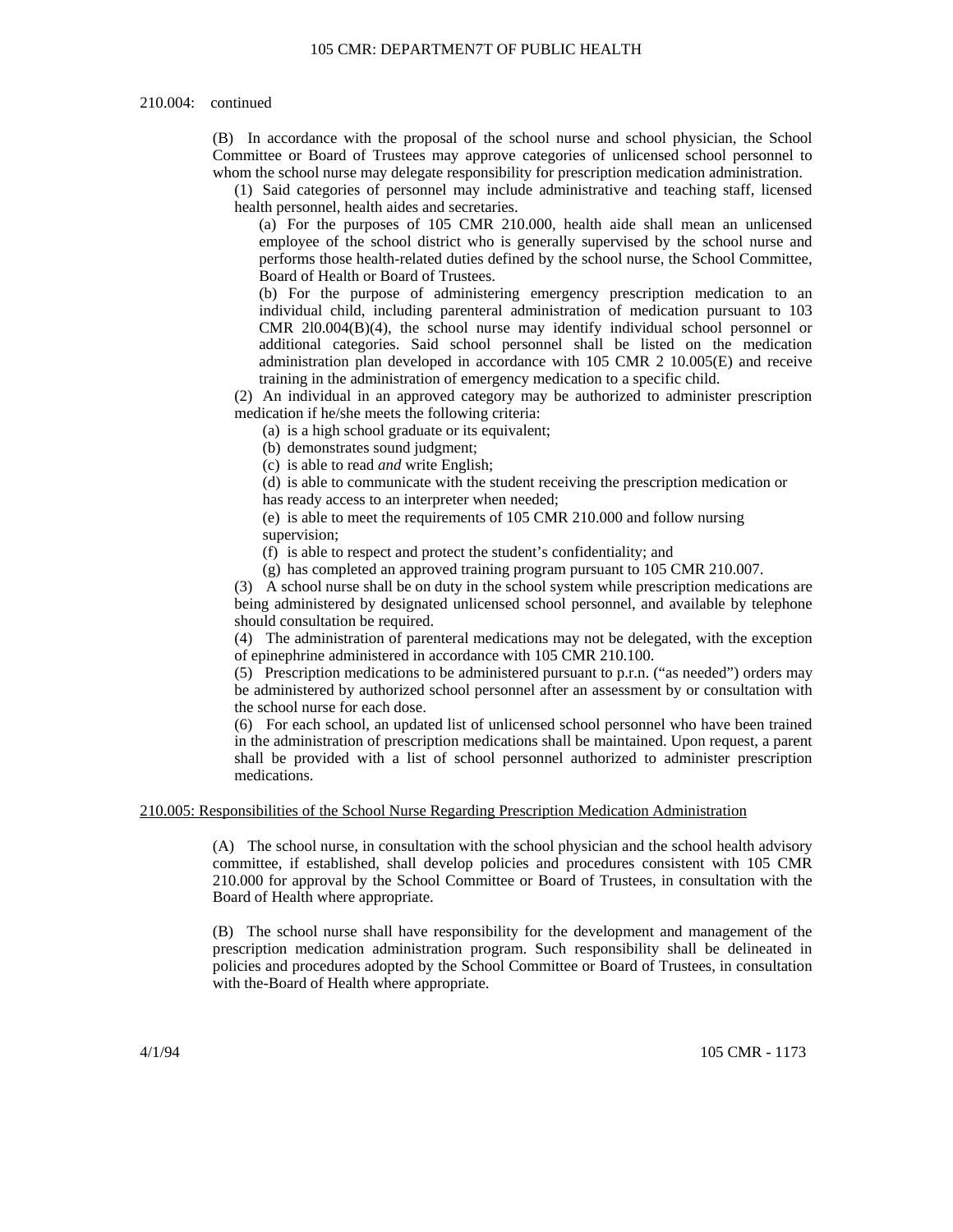#### 210.005: continued

(C) The school nurse, in consultation with the school physician, shall have final decisionmaking authority with respect to delegating administration of prescription medications to unlicensed personnel in school systems registered with the Department of Public Health.

### (D) Medication Orders.

(1) The school nurse shall ensure that there is a proper medication order from a licensed prescriber which is renewed as necessary including the beginning of each academic year. A telephone order or an order for any change in prescription medication shall be received only by the school nurse. Any verbal order must be followed by a written order within three school days. Whenever possible, the medication order shall be obtained, and the medication administration plan specified in 105 CMR 210.005(E) shall be developed before the student enters or re-enters school.

(a) In accordance with standard medical practice, a medication order from a licensed prescriber shall contain:

1. the student's name;

2. the name and signature of the licensed prescriber and business and emergency phone numbers;

3. the name, route and dosage of medication;

4. the frequency and time of medication administration;

5. the date of the order;

6. a diagnosis and any other medical condition(s) requiring medication, if not a violation of confidentiality or if not contrary to the request of a parent, guardian or student to keep confidential;

7. specific directions for administration.

(b) Every effort shall be made to obtain from the licensed prescriber the following additional information, as appropriate:

- 1. any special side effects, contraindications and adverse reactions to be observed;
- 2. any other medications being taken by the student;
- 3. the date of return visit, if applicable.
- (2) Special Medication Situations

(a) For short-term prescription medications, i.e.*,* those requiring administration for ten school days or fewer, the pharmacy-labeled container may be used in lieu of a licensed prescriber's order. If the nurse has a question, she may request a licensed prescriber's order.

(b) For "over-the-counter" medications, i.e., non-prescription medications, the school nurse shall follow the Board of Registration in Nursing's protocols regarding administration of over-the-counter medications in schools.

(c) Investigational new drugs may be administered in the schools with (1) a written order by a licensed prescriber, (2) written consent of the parent or guardian, and (3) a pharmacy-labeled container for dispensing. If there is a question, the school nurse may seek consultation and/or approval from the school physician to administer the medication in a school setting.

(3) The school nurse shall ensure that there is a written authorization by the parent or guardian which contains:

(a) the parent or guardian's printed name and signature and a home and emergency phone number;

(b) a list of all medications the student is currently receiving, if not a violation of confidentiality or contrary to the request of the parent, guardian or student that such medication not be documented;

(c) approval to have the school nurse or school personnel designated by the school nurse administer the prescription medication;

(d) persons to be notified in case of a medication emergency in addition to the parent or guardian and licensed prescriber.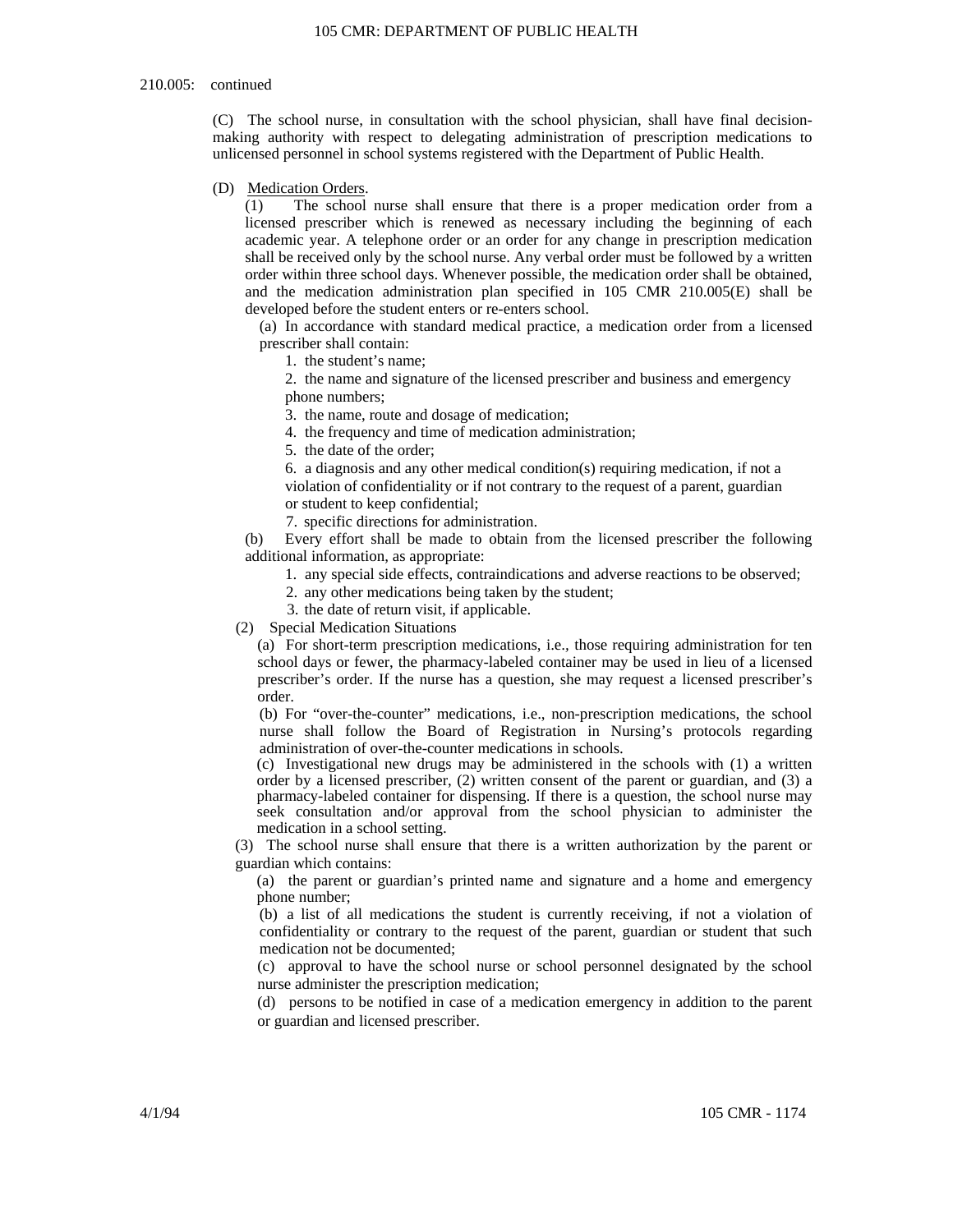### 210.005: continued

(E) Medication Administration Plan: The school nurse, in collaboration with the parent or guardian whenever possible, shall establish a medication administration plan for each student receiving a prescription medication. Whenever possible, a student who understands the issues of medication administration shall be involved in the decision-making process and his/her preferences respected to the maximum extent possible. If appropriate, the medication administration plan shall be referenced in any other health or educational plan developed pursuant to St. 1972, c. 766 the Massachusetts Special Education Law (Individual Education Plan under Chapter 766) or federal laws, such as the Individuals with Disabilities Education Act (IDEA) or Section 504 of the Rehabilitation Act of 1973.

(1) Prior to the initial administration of the prescription medication, the school nurse shall assess the child's health status and develop a medication administration plan which includes:

(a) the name of the student,

(b) a medication order from a licensed prescriber, which meets the requirements of 105 CMR 210.005(D)(1);

(c) the signed authorization of the parent or guardian, which meets the requirements of 105 CMR 210.005(D)(3);

(d) any known allergies to food or medications;

(e) the diagnosis, unless a violation of confidentiality or the parent, guardian or student requests that it not be documented;

(f) any possible side effects, adverse reactions or contraindications;

(g) the quantity of prescription medication to be received by the school from the parent or guardian;

(h) the required storage conditions;

(i) the duration of the prescription;

(j) the designation of unlicensed school personnel, if any, who will administer the prescription medication to the student in the absence of the nurse, and plans for back-up if the designated personnel arc unavailable;

(k) plans, if any, for teaching self administration of the prescription medication;

(1) with parental permission, other persons, including teachers, to be notified of medication administration and possible adverse effects of the medication;

(m) when appropriate, the location where the administration of the prescription medication will take place;

(n) a plan for monitoring the effects of the medication;

(o) provision for prescription medication administration in the case of field trips and other short-term special school events. Every effort shall be made to obtain a nurse or school staff member trained in prescription medication administration to accompany students at special school events. When this is not possible, the school nurse may delegate prescription medication administration to another responsible adult. Written consent from the parent or guardian for the named responsible adult to administer the prescription medication shall be obtained. The school nurse shall instruct the responsible adult on how to administer the prescription medication to the child.

## (F) Developing Procedures for Administration of Prescription Medications.

(1) The school nurse shall develop procedures for the administration of prescription medications which shall include the following:

(a) A procedure to ensure the positive identification of the student who receives the medication;

(b) A system for documentation and record-keeping which meets the requirements of 105 CMR 210.009.

(2) The school nurse shall develop a system of documenting observations by the nurse or school personnel and communicating significant observations relating to prescription medication effectiveness and adverse reactions or other harmful effects to the child's parent or guardian and/or licensed prescriber:

(3) The school nurse shall develop and implement procedures regarding receipt and safe storage of prescription medications;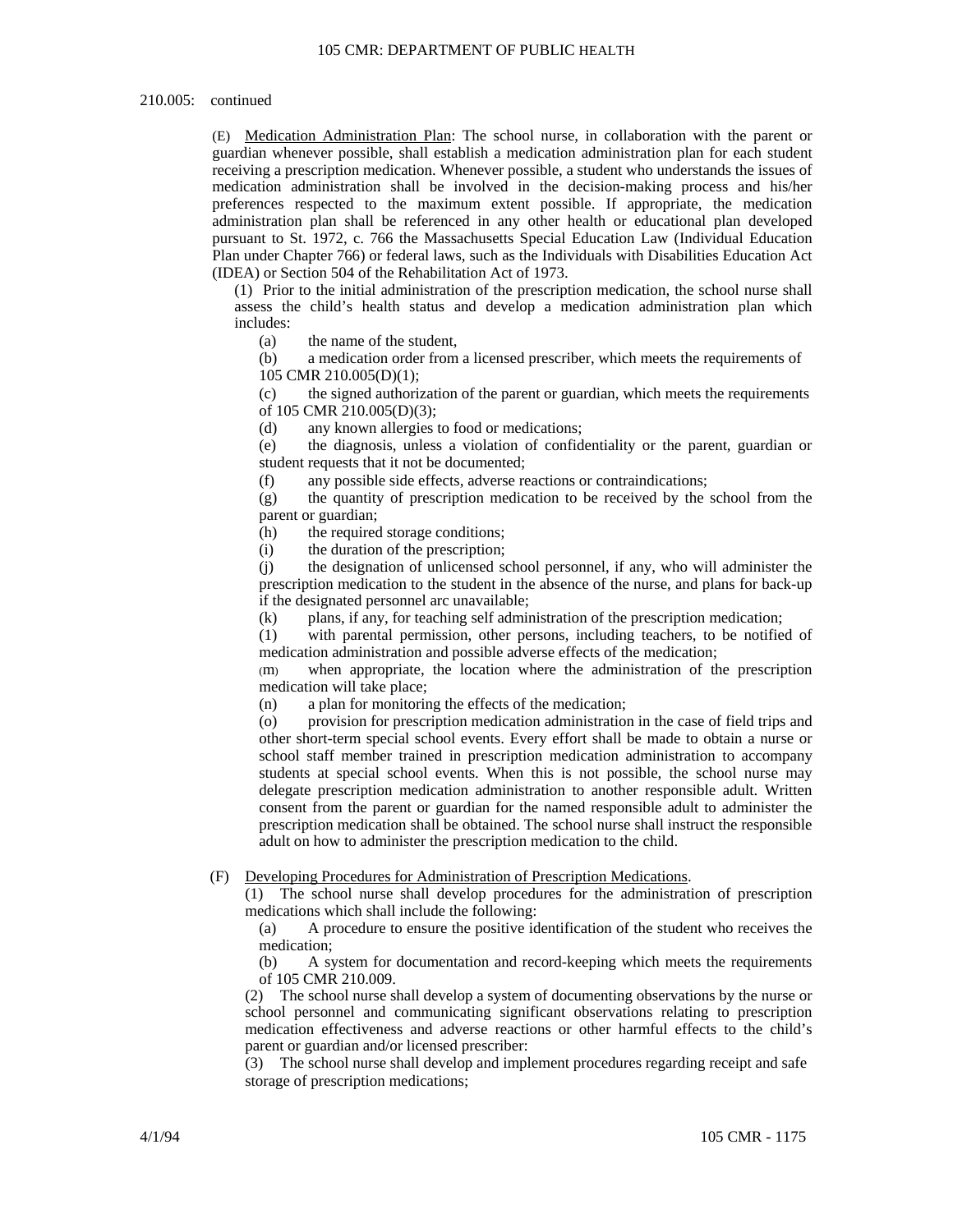# 210.005: continued

(4) The school nurse shall develop procedures for responding to medication emergencies, *i.e..* any reaction or condition related to administration of medication which poses an immediate threat to the health or well-being of the student. This includes maintaining a list of persons, with their phone numbers, to be contacted as appropriate, in addition to the parent/guardian, school nurse, licensed prescriber and other persons designated in the medication administration plan. Such persons may include other school personnel, the school physician, clinic or emergency room staff, ambulance services and the local poison control center,

(5) The school nurse shall develop procedures and forms for documenting and reporting prescription medication errors. The procedures shall specify persons to be notified in addition to the parent or guardian and nurse, including the licensed prescriber or school physician if there is a question of potential harm to the student. A medication error includes any failure to administer prescription medication as prescribed for a particular student, including failure to administer the prescription medication:

(a) within appropriate time frames;

(b) in the correct dosage;

(c) in accordance with accepted practice;

(d) to the correct student.

(6) The school nurse shall develop procedures to review reports of medication errors and take necessary steps to ensure appropriate prescription medication administration in the future.

(G) Delegation/Supervision. When a School Committee or Board of Trustees, in consultation with the Board of Health where appropriate, has registered with the Department of Public Health and authorized categories of unlicensed school personnel to administer prescription medications, such personnel shall be under the supervision of the school nurse for the purposes of 105 CMR 210.000. The School Committee or Board of Trustees, in consultation with the Board of Health where appropriate, shall provide assurance that sufficient school nurse(s) are available to provide proper supervision of unlicensed school personnel. Responsibilities for supervision, at a minimum, shall include the following:

(1) After consultation with the principal or administrator responsible for a given school, the school nurse shall select, train and supervise the specific individuals, in those categories of school personnel approved by the School Committee or Board of Trustees, in consultation with the Board of Health where appropriate, who may administer prescription medications. When necessary to protect student health and safety, the school nurse may rescind such selection.

(2) The number of unlicensed school personnel to whom responsibility for prescription medication administration may be delegated is to be determined by:

(a) the number, of unlicensed school personnel the school nurse can adequately supervise on a weekly basis, as determined by the school nurse;

(b) the number of unlicensed school personnel necessary, in the nurse's judgment, to ensure that the prescription medications arc properly administered to each student.

(3) The school nurse shall support and assist persons who have completed the training specified in 105 CMR 210.007 to prepare for and implement their responsibilities related to the administration of prescription medication.

(4) The first time that an unlicensed school personnel administers medication, the delegating nurse shall provide supervision at the work site.

(5) The degree of supervision required for each student shall be determined by the school nurse after an evaluation of the appropriate factors involved in protecting the student's health, including but not limited to the following:

(a) health condition and ability of the student;

(b) the extent of training and capability of the unlicensed school personnel to whom the prescription medication administration is delegated;

(c) the type of prescription medication; and

(d) the proximity and availability of the school nurse to the unlicensed person who is performing the prescription medication administration.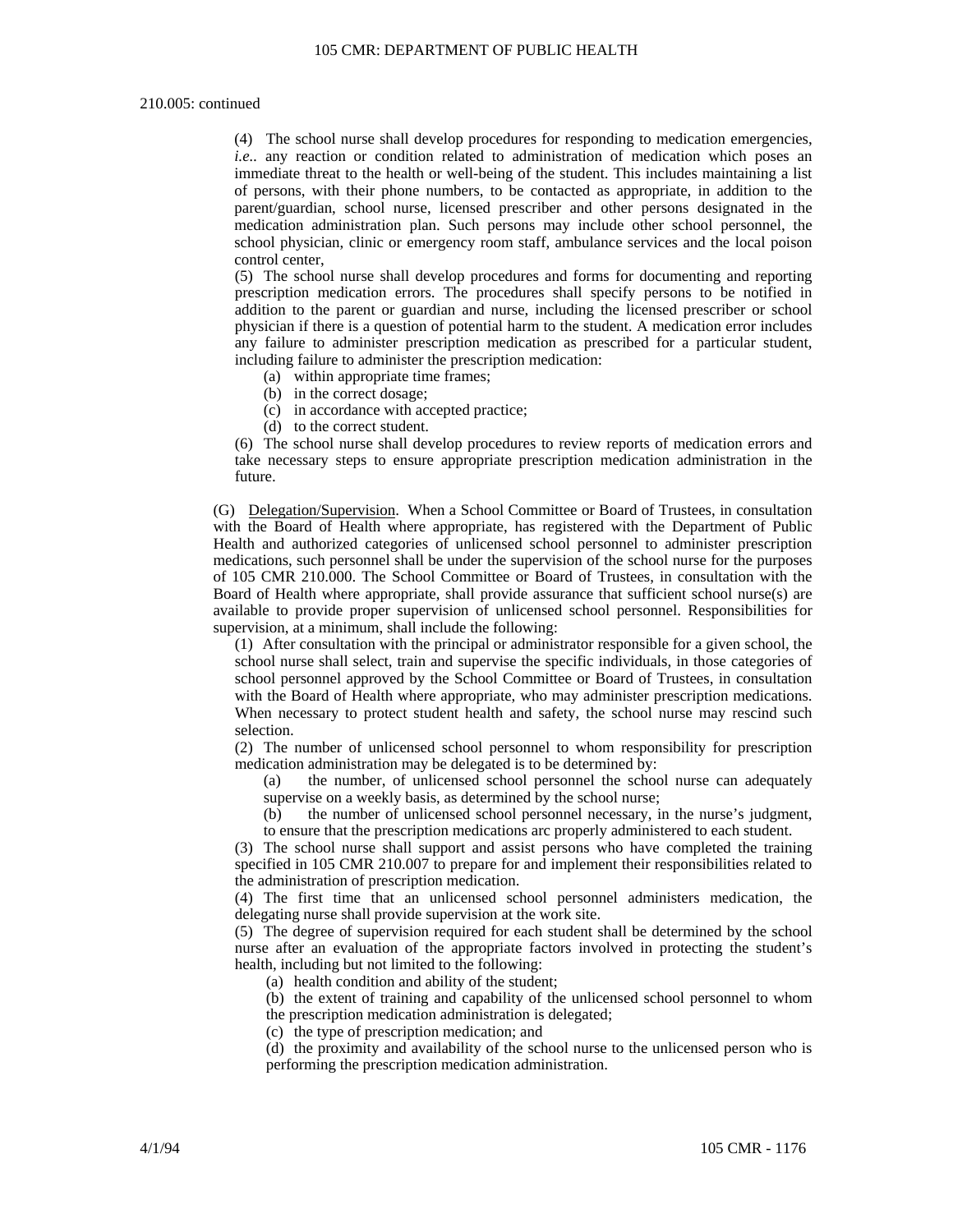210.005: continued.

- (6) For the individual child, the school nurse shall:
	- (a) determine whether or not it is medically safe and appropriate to delegate prescription medication administration;
	- (b) administer the first dose of the prescription medication, if:
		- 1. there is reason to believe there is a risk to the child as indicated by the health assessment, or
		- 2. the student has not previously received this prescription medication in any setting;
	- (c) review the initial orders, possible side effects, adverse reactions and other

pertinent information with the person to whom prescription medication administration has been delegated;

(d) provide supervision and consultation as needed to ensure that the student is receiving the prescription medication appropriately. Supervision and consultation may include record review, on-site observation and/or assessment;

(e) review all documentation pertaining to prescription medication administration on a biweekly basis or more often if necessary.

(H) In accordance with standard nursing practice, the school nurse may refuse to administer or allow to be administered any prescription medication which, based on her/his individual assessment and professional judgment, has the potential to be harmful, dangerous or inappropriate. In these cases, the parent/guardian and licensed prescriber shall be notified immediately by the school nurse.

(1) For the purposes of 105 CMR 210.000, a Licensed Practical Nurse functions under the general supervision of the school nurse who has delegating authority.

(J) The school nurse shall have a current pharmaceutical reference available for her/his use, such as the *Physician's Desk Reference* (P.D.R.) or *U.S.P. DI* (Dispensing Information), *Facts* and Comparisons.

# 210.006: Self Administration of Prescription Medications

(A) Consistent with school policy, students may self administer prescription medication provided that certain conditions are met. For the purposes of 105 CMR 210.000, "self administration" shall mean that the student is able to consume or apply prescription medication in the manner directed by the licensed prescriber, without additional assistance or direction.

(B) The school nurse may permit self medication of prescription medication by a student provided that the following requirements are met:

(1) the student, school nurse and parent/guardian, where appropriate, enter into an agreement which specifies the conditions under which prescription medication may be self administered;

(2) the school nurse, as appropriate, develops a medication administration plan (105 CMR 2 10.005(E) which contains only those elements necessary to ensure safe self administration of prescription medication;

(3) the school nurse evaluates the student's health status and abilities and deems self administration safe and appropriate. As necessary, the school nurse shall observe initial self-administration of the prescription medication;

(4) the school nurse is reasonably assured that the student is able to identify the appropriate prescription medication, knows the frequency and time of day for which the prescription medication is ordered, and follows the school self administration protocols;

(5) there is written authorization from the student's parent or guardian that the student may self medicate, unless the student has consented to treatment under M.G.L c. 112, § 12F or other authority permitting the student to consent to medical treatment without parental permission;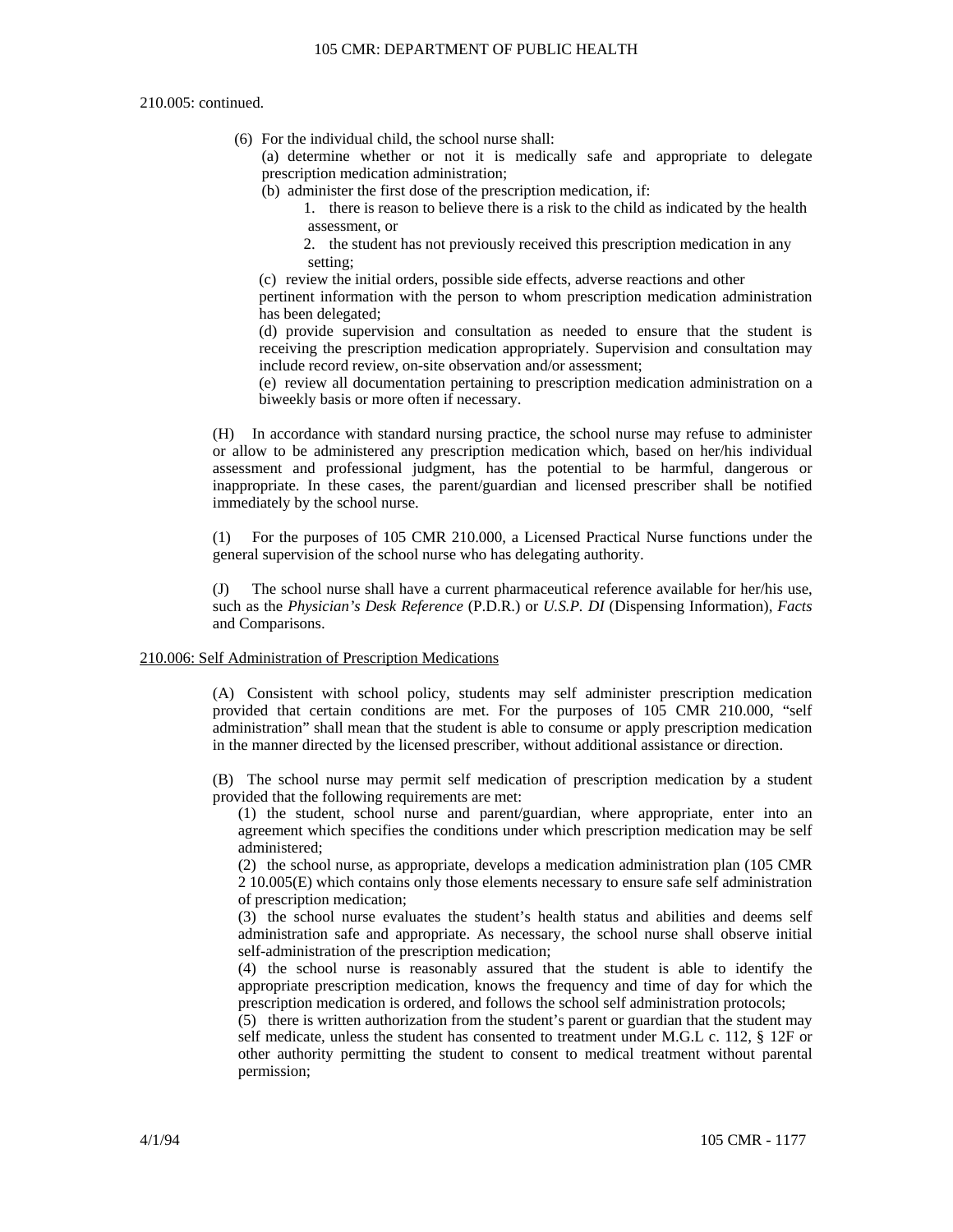### 105 CMR: DEPARTMENT OF PUBLIC HEALTH

## 210.006: continued

(6) if requested by the school nurse, the licensed prescriber provides a written order for self administration;

(7) the student follows a procedure for documentation of self-administration of prescription medication;

(8) the school nurse establishes a policy for the safe storage of self-administered prescription medication and, as necessary, consults with teachers, the student and parent/guardian, if appropriate, to determine a safe place for storing the prescription medication for the individual student, while providing for accessibility if the student's health needs require it. This information shall be included in the medication administration plan. In the case of an inhaler or other preventive or emergency medication,, whenever possible, a backup supply of the prescription medication shall be kept in the health room or a second readily available location;

(9) the school nurse develops and implements a plan to monitor the student's self administration, based on the student's abilities and health status. Monitoring may include teaching the student the correct way of taking the prescription medication, reminding the student to take the prescription medication, visual observation to ensure compliance, recording that the prescription medication was taken, and notifying the parent, guardian or licensed prescriber of any side effects, variation from the plan, or the student's refusal or failure to take the prescription medication;

(10) with parental/guardian and student permission, as appropriate, the school nurse may inform appropriate teachers and administrators that the student is self-administering a prescription medication.

## 210.007: Training of School Personnel Responsible for Administering Prescription Medications

(A) All prescription medications shall be administered by properly trained and supervised school personnel under the direction of the school nurse.

(B) Training shall be provided under the direction of the school nurse.

(C) At a minimum, the training program shall include content standards and a test of competency developed and approved by the Department of Public Health in consultation with the Board of Registration in Nursing and practicing school nurses.

(D) Personnel designated to administer prescription medications shall be provided with the names and locations of school personnel who have documented certification in cardiopulmonary resuscitation. Schools should make every effort to have a minimum of two school staff members with documented certification in cardiopulmonary resuscitation present in each school building throughout the day.

(E) The school nurse shall document the training and evidence of competency of unlicensed personnel designated to assume the responsibility for prescription medication administration.

(F) The school nurse shall provide a training review and informational update at least annually for those school staff authorized to administer prescription medications.

## 210.008: Handling. Storage and Disposal of Prescription Medications

(A) A parent, guardian or parent/guardian-designated responsible adult shall deliver all prescription medications to be administered by school personnel or to be taken by selfmedicating students, if required by the self-administration agreement (105 CMR 210.006(B)), to the school nurse or other responsible person designated by the school nurse.

(1) The prescription medication must be in a pharmacy or manufacturer labeled container.

(2) The school nurse or other responsible person receiving the prescription medication shall document the quantity of the prescription medication delivered.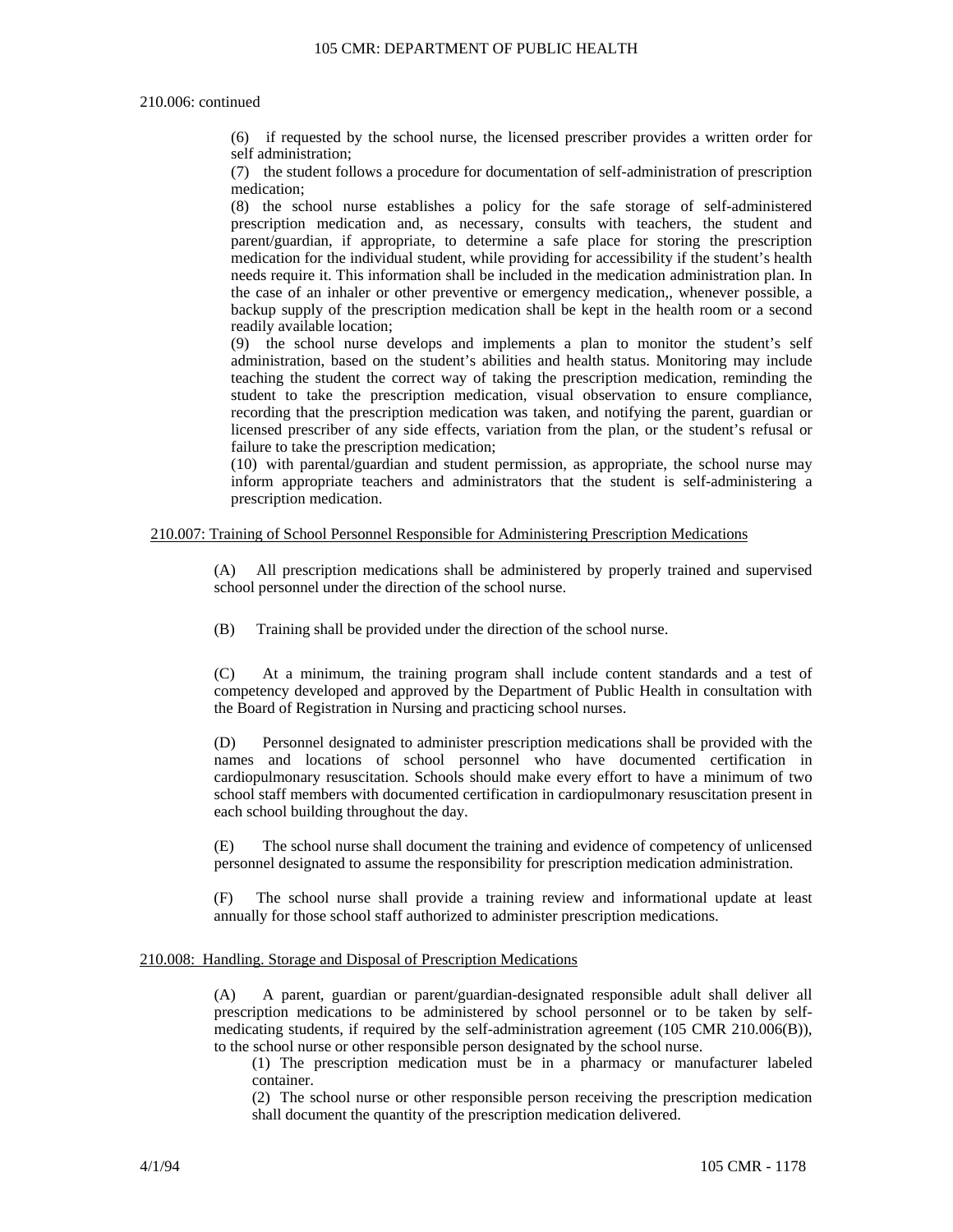### 105 CMR: DEPARTMENT OF PUBLIC HEALTH

#### 210.008: continued

(3) In extenuating circumstances, as determined by the school nurse, the prescription medication may be delivered by other persons; provided, however, that the nurse is notified in advance by the parent or guardian of the arrangement and the quantity of prescription medication being delivered to the school.

(B) All prescription medications shall lie stored in their original pharmacy or manufacturer labeled containers and in such manner as to render them safe and effective.

(C) All prescription medications to be administered by school personnel shall be kept in a securely locked cabinet used exclusively for medications, which is kept locked except when opened to obtain medications. The cabinet shall be substantially constructed and anchored securely to a solid surface. Prescription medications requiring refrigeration shall be stored in either a locked box in a refrigerator or in a locked refrigerator maintained at temperatures of  $38^0$ F to  $42^0$ F.

(D) Access to stored prescription medications shall be limited to persons authorized to administer prescription medications and to self-medicating students, to the extent permitted by school policy developed pursuant to 105 CMR 210.006(B)(8). Access to keys and knowledge of the location of keys shall be restricted to the maximum extent possible. Students who are selfmedicating shall not have access to other students' medications.

(E) Parents or guardians may retrieve the prescription medications from the school at any time.

(F) No more than a 30 school day supply of the prescription medication for a student shall be stored at the school.

(G) Where possible, all unused, discontinued or outdated prescription medications shall be returned to the parent or guardian and the return appropriately documented. In extenuating circumstances, with parental consent when possible, such prescription medications may be destroyed by the school nurse in accordance with any applicable policies of the Massachusetts Department of Public Health, Division of Food and Drugs.

## 210.009: Documentation and Record-Keeping

(A) Each school where prescription medications are administered by school personnel shall maintain a medication administration record for each student who receives prescription medication during school hours.

(1) Such record at a minimum shall include a daily log and a medication administration plan, including the medication order and parent/guardian authorization.

(2) The medication administration plan shall include the information as described in

105 CMR 210.005(E).

- (3) The daily log shall contain:
	- (a) the dose or amount of prescription medication administered;

(b) the date and time of administration or omission of administration, including the reason for omission;

(c) the full signature of the nurse or designated unlicensed school personnel administering the prescription medication. If the prescription medication is given more than once by the same person, he/she may initial the record, subsequent to signing a full signature.

(4) The school nurse shall document in the medication administration record significant observations of the prescription medication's effectiveness, as appropriate, and any adverse reactions or other harmful effects, as well as any action taken.

(5) All documentation shall be recorded in ink and shall not be altered.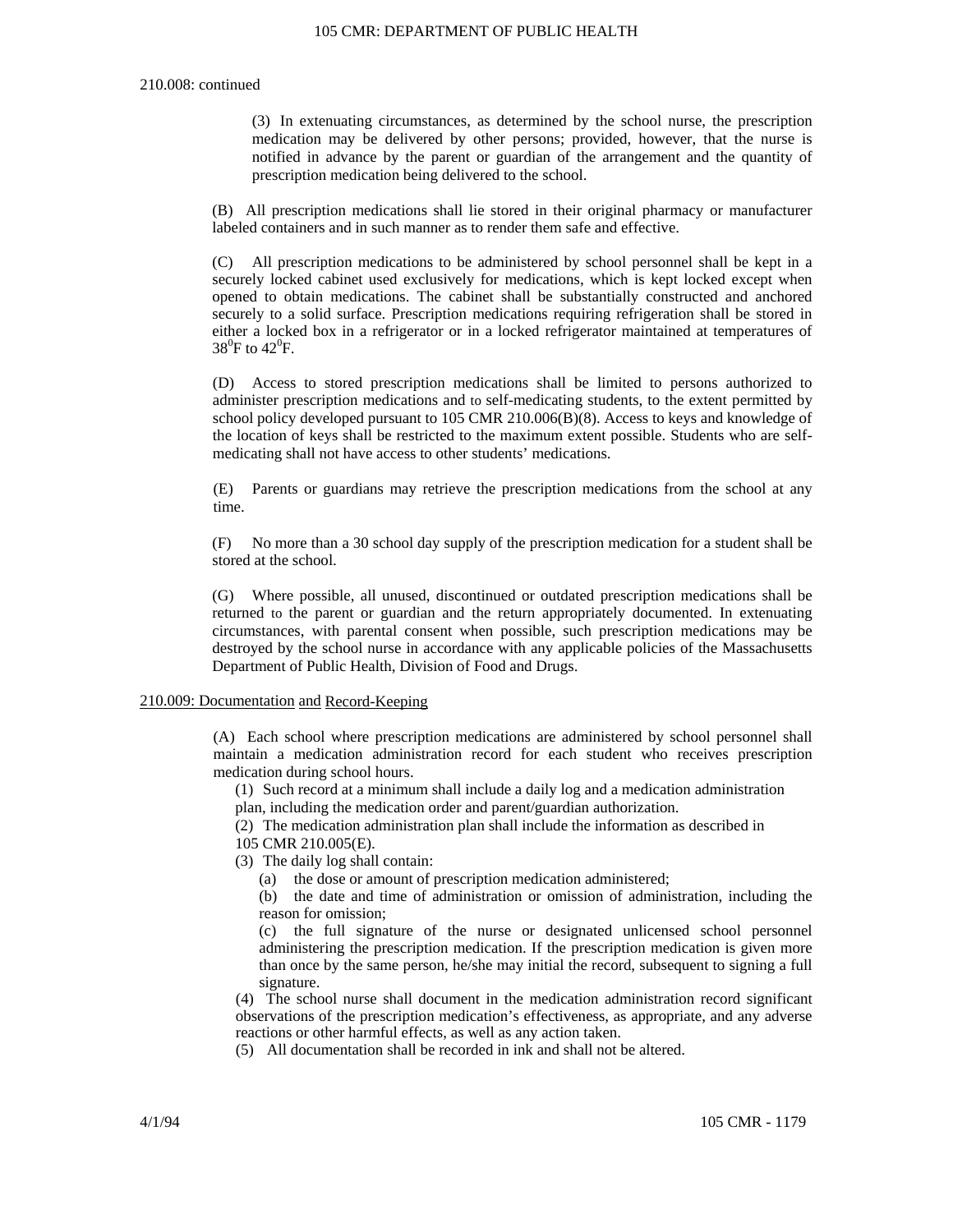#### 210.009: continued

(6) With the consent of the parent, guardian, or student where appropriate, the completed prescription medication administration record and records pertinent to self administration shall be filed in the student's cumulative health record. When the parent, guardian or student, where appropriate, objects, these records shall be regarded as confidential medical notes and shall be kept confidential, except as provided in 105 CMR 210.000.

(B) Medication errors, as defined in 105 CMR 210.005(F)(5), shall be documented by the school nurse on an accident/incident report form. These reports shall be retained in a location as determined by school policy and made available to the Department of Public Health upon request. All suspected diversion or tampering of drugs shall be reported to the Department of Public Health, Division of Food and Drugs. All medication errors resulting in serious illness requiring medical care shall be reported to the Department of Public Health, Bureau of Family and Community Health.

(C) The school district shall comply with the Department of Public Health's reporting requirements for prescription medication administration in the schools.

(D) The Department of Public Health may inspect any individual student medication record or record relating to the administration or storage of prescription medications without prior notice to ensure compliance with 105 CMR 210.000.

# 210.100: Administration of Epinephrine

(A) A public school district or non-public school, as defined by the Massachusetts Department of Education, may register with the Department for the limited purpose of permitting properly trained school personnel to administer epinephrine by auto injector in a life-threatening situation during the school day when a school nurse is not immediately available, including field trips, provided that the following conditions are met:

- (1) the school committee or, in the case of a non-public school, the chief administrative officer, approves policies developed by the designated school nurse leader or, in the absence of a school nurse leader, a school nurse with designated responsibility for management of the program ("responsible school nurse") governing administration of epinephrine by auto injector. This approval must be renewed every two years;
- (2) the school committee or chief administrative officer, in consultation with the nurse leader or responsible school nurse, provides a written assurance to the Department that the requirements of the regulations will be met;
- (3) in consultation with the school physician, the designated school nurse leader or responsible school nurse manages and has final decision making authority about the program. This person, or school nurses designated by this person, shall select the individuals authorized to administer epinephrine by auto injector. Persons authorized to administer epinephrine shall meet the requirements of section 210.004(B)(2);
- (4) the school personnel authorized to administer epinephrine by auto injector are trained and tested for competency by the designated school nurse leader or responsible school nurse, or school nurses designated by this person, in accordance with standards and a curriculum established by the Department.
	- (a) The designated school nurse leader or responsible school nurse, or school nurses designated by this person, shall document the training and testing of competency.
	- (b) The designated school nurse leader or responsible school nurse, or a designee, shall provide a training review and informational update at least twice a year.
	- (c) The training, at a minimum, shall include:
		- (i) procedures for risk reduction;
		- (ii) recognition of the symptoms of a severe allergic reaction;
		- (iii) the importance of following the medication administration plan;
		- (iv) proper use of the auto-injector; and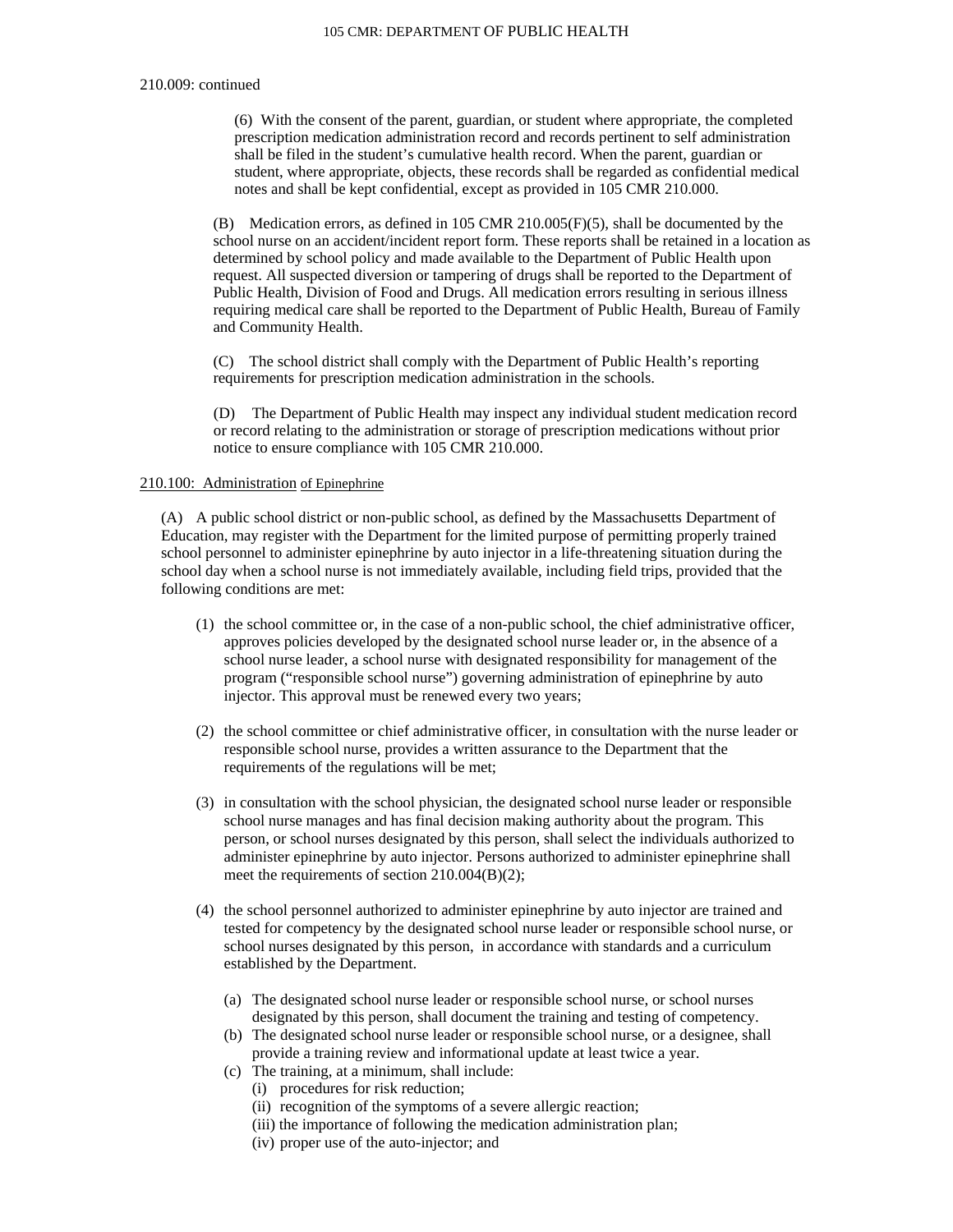(v) requirements for proper storage and security, notification of appropriate persons . following administration, and record keeping.

- (d) The school shall maintain and make available upon request by parents or staff a list of those school personnel authorized and trained to administer epinephrine by auto injector in an emergency, when the school nurse is not immediately available;
- (5) epinephrine shall be administered only in accordance with an individualized medication administration plan satisfying the applicable requirements of 105 CMR 210.005(E) and 210.009(A)(6), updated every year, which includes the following:
	- (a) a diagnosis by a physician that the child is at risk of a life threatening allergic reaction and a medication order containing proper dosage and indications for administration of epinephrine;
	- (b) written authorization by a parent or legal guardian;
	- (c) home and emergency number for the parent(s) or legal guardian(s), as well as the names(s) and phone number(s) of any other person(s) to be notified if the parent(s) or guardian(s) are unavailable;
	- (d) identification of places where the epinephrine is to be stored, following consideration of the need for storage:
		- (i) at one or more places where the student may be most at risk;
		- (ii) in such a manner as to allow rapid access by authorized persons, including possession by the student when appropriate; and

(iii) in a place accessible only to authorized persons. The storage location(s) should be secure, but not locked during those times when epinephrine is most likely to be administered, as determined by the school nurse;

- (e) a list of the school personnel who would administer the epinephrine to the student in a life threatening situation when a school nurse is not immediately available;
- (f) a plan for comprehensive risk reduction for the student, including preventing exposure to specific allergens**;** and
- (g) an assessment of the student's readiness for self-administration and training, as appropriate**.**
- (6) when epinephrine is administered, there shall be immediate notification of the local emergency medical services system (generally 911), followed by notification of the student's parent(s) or guardian(s) or, if the parent(s)or guardian(s) are not available, any other designated person(s), the school nurse, the student's physician, and the school physician, to the extent possible;
- (7) there shall be procedures, in accordance with any standards established by the Department, for:
	- (a) developing the medication administration plan;
	- (b) developing general policies for the proper storage of medication, including limiting access to persons authorized to administer the medication and returning unused or outdated medication to a parent or guardian whenever possible;
	- (c) recording receipt and return of medication by the school nurse;
	- (d) documenting the date and time of administration;
	- (e) notifying appropriate parties of administration and documenting such notification;
	- (f) reporting medication errors in accordance with  $105 \text{ CMR } 210.005(\text{F})(5)$ ;
	- (g) reviewing any incident involving administration of epinephrine to determine the adequacy of the response and to consider ways of reducing risks for the particular student and the student body in general;
	- (h) planning and working with the emergency medical system to ensure the fastest possible response;
	- (i) disposing properly of a used epinephrine injector;
	- (j) submitting a written report to the Department of Public Health each time epinephrine is administered to a student or staff, on a form obtained from the Department;
	- (k) permitting the Department of Public Health to inspect any record related to the administration of epinephrine without prior notice, to ensure compliance with 105 CMR 210.100.

(B) Epinephrine may be administered in accordance with these regulations in before and after school programs offered or provided by a school, such as athletic programs, special school events and schoolsponsored programs on week-ends, provided that the public school district or non-public school is registered with the Department pursuant to section 210.100(A) and meets the requirements set forth in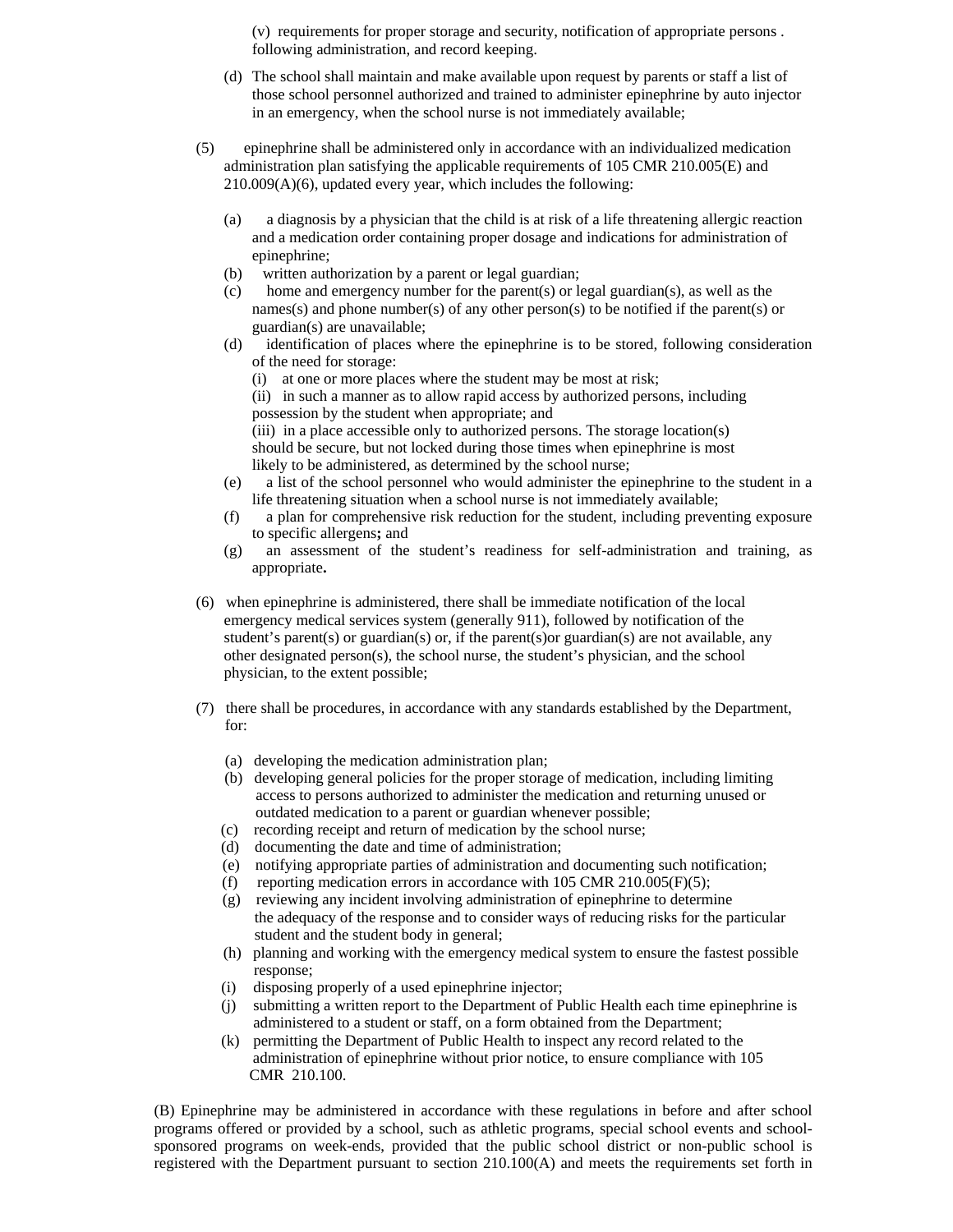(1) Epinephrine may be administered in such before and after school programs and special events, to students attending the school where the epinephrine is to be administered, provided that the following requirements are met:

- (a) the school committee or chief administrative officer in a non-public school approves, in the policy developed in accordance with section 210.100(A)(1), administration of epinephrine in such programs. The policy shall identify the school official(s), along with a school nurse for each school designated by the school nurse leader or responsible nurse, responsible for determining which before and after school programs and special events are to be covered by the policy;
- (b) the designated school nurse approves administration of epinephrine in that program and selects the properly trained person(s) to administer the epinephrine;
- (c) the school complies with the requirements of 105 CMR 210.100 (A), including immediate notification of emergency medical services following administration of epinephrine, but need not comply with the requirement of section 210.004(B)(3); and
- (d) the program is not licensed by another state agency, in which case the regulations promulgated by that state agency will apply.
- (2) Epinephrine may be administered in such before and after school programs and special events to students from another school or school district if approved in the school policy developed pursuant to section 210.100(A)(1) and in accordance with the following requirements.
	- (a) The school complies with the requirements of sections  $210.100(A)$  and  $210.100(B)(1)$ , including immediate notification of emergency medical services following administration of epinephrine, except as provided in subsection 210.100(B)(2)(d).
	- (b) In the event the student is accompanied by school personnel from the sending school, such personnel, whenever possible, shall assume responsibility for ensuring that the epinephrine is brought, properly stored and administered as necessary, in accordance with the medication administration plan developed by the sending school in accordance with subsection 210.100(A)(5).
	- (c) In the event the student is not accompanied by school personnel from the sending school or such personnel are not trained in the administration of epinephrine, the receiving school may, in its discretion, assume responsibility for administering epinephrine, provided that:
		- (i) the designated school nurse in the receiving school is provided with adequate prior notice of the request, which shall be at least one week in advance unless otherwise specified by the designated school nurse;
		- (ii) the designated school nurse in the receiving school approves administration of epinephrine for that student;
		- (ii) the designated school nurse selects properly trained person(s) to administer the epinephrine; and
		- (iii) the student provides the designated school nurse or the person(s) selected by the designated school nurse to administer epinephrine with the medication to be administered.
	- (d) If the receiving school assumes responsibility for administering epinephrine, whenever possible, the student shall provide the designated school nurse in the receiving school with a copy of the medication administration plan developed in accordance with section 105 CMR 210.005(E). The plan shall be provided to the designated school nurse in timely fashion in accordance with procedures established by the nurse. If no medication administration plan is provided, the student at a minimum shall provide to the designated school nurse in the receiving school:
		- (i) written authorization and emergency phone numbers from a parent or guardian;
		- (ii) a copy of a medication order from a licensed provider; and
		- (iii) any specific indications or instructions for administration.

# REGULATORY AUTHORITY

105 CMR 210.000: M.G.L. c. 94C, § 7(g); c. 71, § 54B.